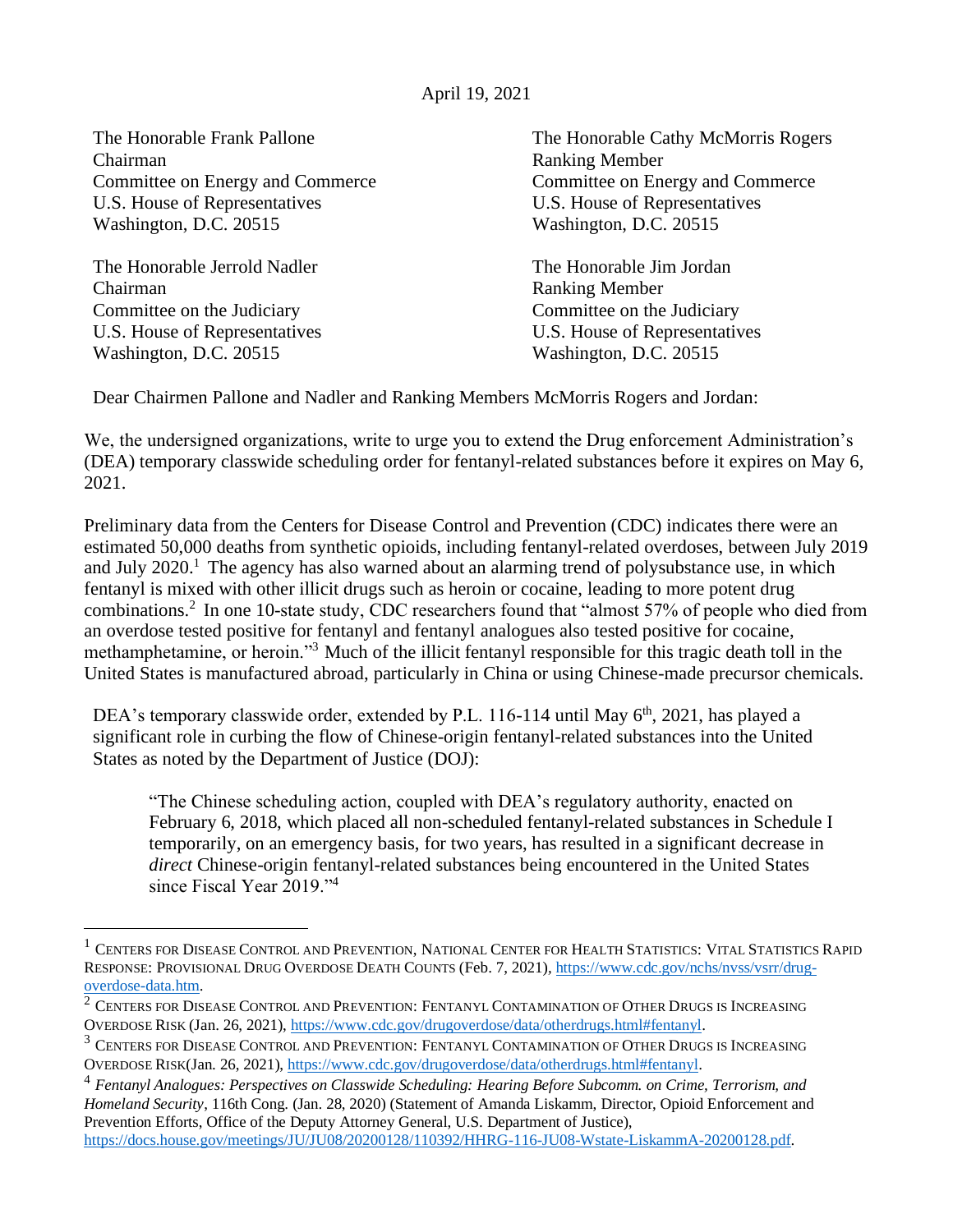DOJ has also noted a 50-percent reduction in law-enforcement encounters with fentanyl-related substances when comparing the two years (2016 and 2017) before DEA's order with the two years (2018 and 2019) after its implementation. $5$ 

In the absence of the classwide order, law enforcement would likely face a surge of new, rapidlyemerging fentanyl-related substances as they did prior to the classwide scheduling order; "…from 2016 to 2018, [Customs and Border Protection] encountered either a new fentanyl analogue, a nonfentanyl opioid, or a fentanyl substance utilizing a molecular deletion nearly every single month (33 total)."<sup>6</sup> These fentanyl-related substances would have to be scheduled on a substance-by-substance basis, which can take up to three years when previously scheduled under emergency authority. This reactive posture would amount to a game of whack-a-mole between law enforcement and transnational criminal organizations (TCOs). Meanwhile, fentanyl-related deaths, including from polysubstance use, would increase.

While some suggest that the *Federal Analogue Act* is sufficient to address the fentanyl- related substances, history has demonstrated that this Act does little to prevent new fentanyl-related substances from proliferating the market. Moreover, that law produces inconsistent jury verdicts, even for the same substance. For example, in the 2014 case, *U.S. v. Bays, et al*. (3:13-CR-357-B), the defendant was convicted of *Federal Analogue Act* violations because the jury found the substance XLR-11 to be a controlled substance analogue. Four years later, a jury, in the same courthouse acquitted the defendant in *U.S. v. Gas Pipe, Inc*., (3:14-cr-298-M), on *Federal Analogue Act* charges because they did not find XLR-11 to be a controlled substance analogue. These inconsistencies in jury verdicts undermine trust in the judicial system while also making it difficult to prosecute TCOs engaged in illicit drug trafficking and manufacturing.

To help save American lives, we urge you to extend DEA's classwide scheduling order for fentanyl-related substances before it expires on May 6, 2021.

Sincerely,

Barrye L. Price, Ph.D. Larry Cosme Major General, U.S. Army (Ret.) National President Community Anti-Drug Coalitions of America

Chief Cynthia E. Renaud (Ret.) Laura Cooper President Executive Director International Association of Chiefs of Police Major Cities Chiefs Association

President and CEO Federal Law Enforcement Officers Association

<sup>5</sup> *Fentanyl Analogues: Perspectives on Classwide Scheduling: Hearing Before Subcomm. on Crime, Terrorism, and Homeland Security*, 116th Cong. (Jan. 28, 2020) (Statement of Amanda Liskamm, Director, Opioid Enforcement and Prevention Efforts, Office of the Deputy Attorney General, U.S. Department of Justice), [https://docs.house.gov/meetings/JU/JU08/20200128/110392/HHRG-116-JU08-Wstate-LiskammA-20200128.pdf.](https://docs.house.gov/meetings/JU/JU08/20200128/110392/HHRG-116-JU08-Wstate-LiskammA-20200128.pdf)

<sup>6</sup> *The Countdown: Fentanyl Analogues and the Expiring Emergency Scheduling Order: Hearing Before Committee on the Judiciary, United States Senate*, 116th Cong. (June 4, 2019) (Statement of Kemp L. Chester, Assistant Director, National Opioids and Synthetics Coordination Group, Office of National Drug Control Policy), [https://www.judiciary.senate.gov/imo/media/doc/Chester%20Testimony.pdf.](https://www.judiciary.senate.gov/imo/media/doc/Chester%20Testimony.pdf)